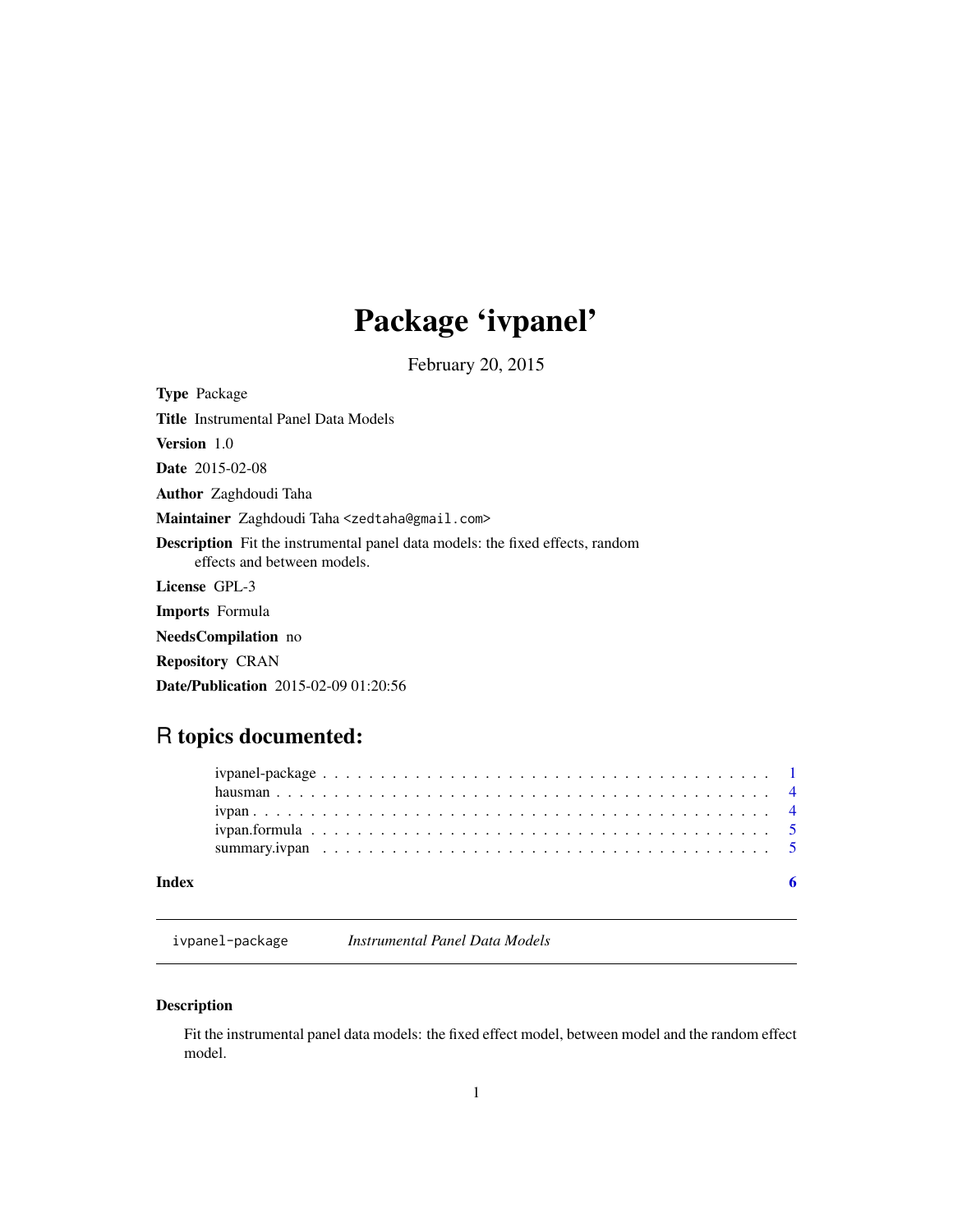2 ivpanel-package

Details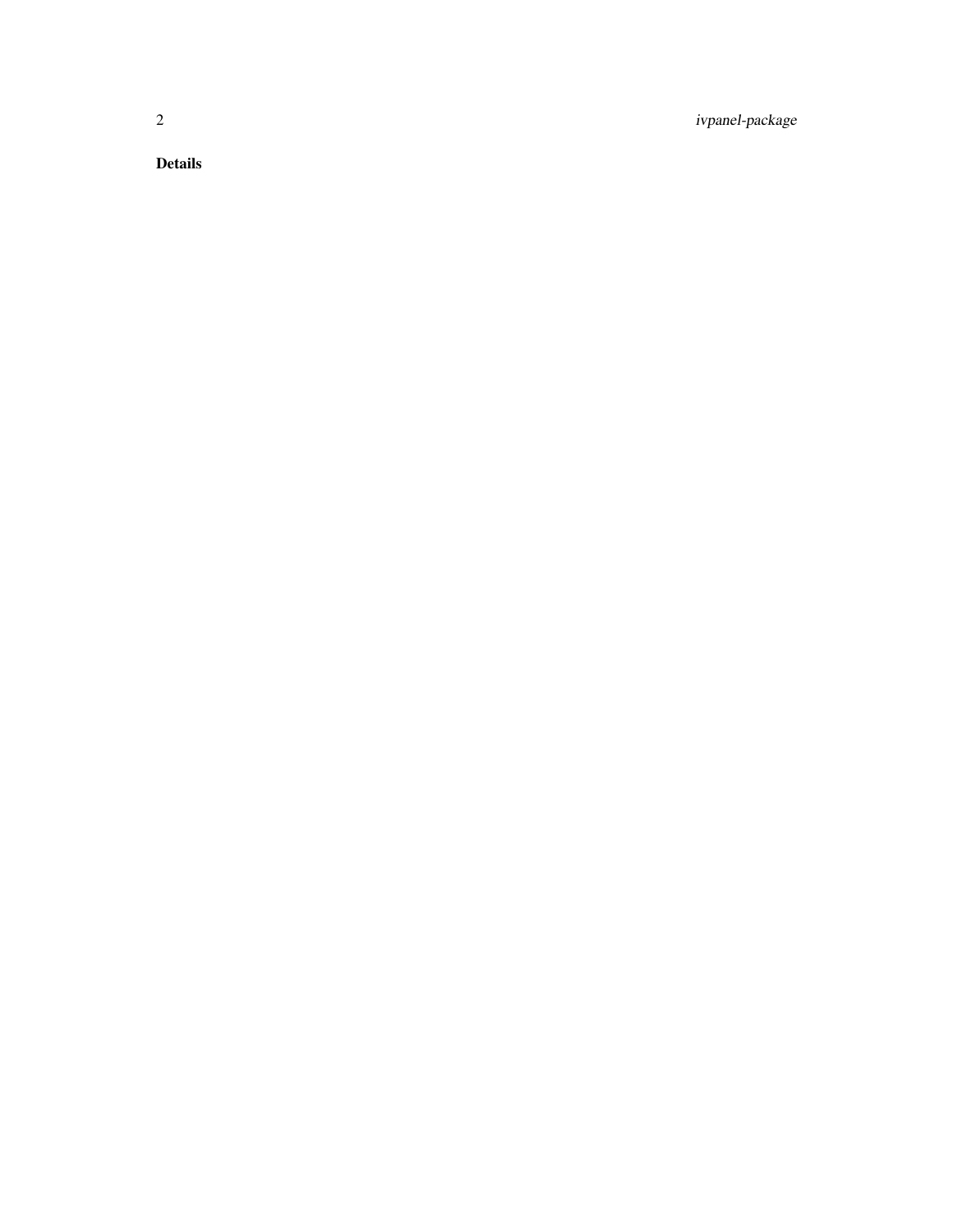#### ivpanel-package 3

| ivpanel    |
|------------|
| Package    |
| 1.0        |
| 2015-02-08 |
| $GPL-3$    |
|            |

In this package, we apply the instrumental variables two stage estimation to the fixed effects, random effects and between models.

#### Author(s)

Zaghdoudi Taha

Zaghdoudi Taha <zedtaha@gmail.com>

#### References

Amemiyia T. (1971), The estimation of the variances in a variance–components model, *International Economic Review*, 12, pp.1–13.

Baltagi B.H. (1981), Simultaneous equations with error components, *Journal of econometrics*, 17, pp.21–49.

Baltagi B.H. (2001), *Econometric Analysis of Panel Data*. John Wiley and sons. ltd.

#### Examples

```
# Create data
pib<-as.matrix(c(12,3,4,0.4,0.7,5,0.7,0.3,0.6,89,7,8,45,7,4,5,0.5,5),nrows=18,ncols=1)
tir<-as.matrix(c(12,0.3,4,0.4,7,12,3.0,6.0,45,7.0,0.8,44,65,23,4,6,76,9),nrows=18,ncols=1)
inf<-as.matrix(c(1.2,3.6,44,1.4,0.78,54,0.34,0.66,12,0.7,8.0,12,65,43,5,76,65,8),nrows=18,ncols=1)
npl<-as.matrix(c(0.2,3.8,14,2.4,1.7,43,0.2,0.5,23,7.8,88,36,65,3,44,65,7,34),nrows=18,ncols=1)
#create a data frame
mdata<-data.frame(p=pib,t=tir,int=inf,np=npl)
#fit the fixed function
fx<-ivpan(t~p+int|p+np,mdata,n=6,t=3,model="fe")
summary(fx)
#fit the between function
be<-ivpan(t~p+int|p+np,mdata,n=6,t=3,model="be")
 summary(be)
 # fit the random function
 ran<-ivpan(t~p+int|p+np,mdata,n=6,t=3,model="re")
 summary(ran)
```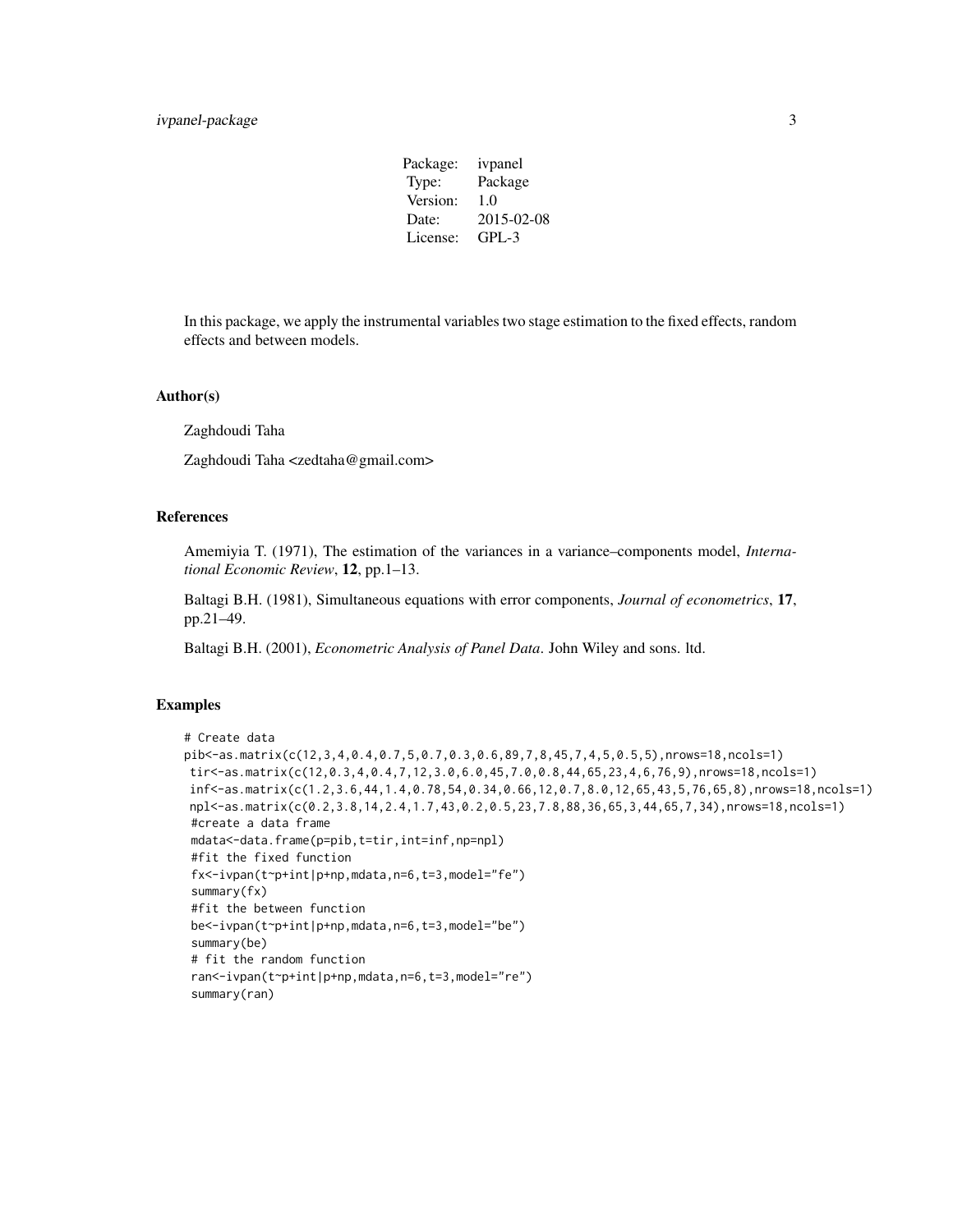<span id="page-3-0"></span>

#### Description

Hausman test

#### Usage

hausman(fixed, random)

#### Arguments

| fixed  | is the fixed effect object function  |
|--------|--------------------------------------|
| random | is the random effect object function |

#### Value

Chisq the hausman statistic

P-value the probability value

df the degree of freedom

#### Examples

```
pib<-as.matrix(c(12,3,4,0.4,0.7,5,0.7,0.3,0.6,89,7,8,45,7,4,5,0.5,5),nrows=18,ncols=1)
tir<-as.matrix(c(12,0.3,4,0.4,7,12,3.0,6.0,45,7.0,0.8,44,65,23,4,6,76,9),nrows=18,ncols=1)
inf<-as.matrix(c(1.2,3.6,44,1.4,0.78,54,0.34,0.66,12,0.7,8.0,12,65,43,5,76,65,8),nrows=18,ncols=1)
npl<-as.matrix(c(0.2,3.8,14,2.4,1.7,43,0.2,0.5,23,7.8,88,36,65,3,44,65,7,34),nrows=18,ncols=1)
#create a data frame
mdata<-data.frame(p=pib,t=tir,int=inf,np=npl)
#fit the fixed function
fx<-ivpan(t~p+int|p+np,mdata,n=6,t=3,model="fe")
# fit the random function
ran<-ivpan(t~p+int|p+np,mdata,n=6,t=3,model="re")
# the Hausman test
hausman(fx,ran)
```
ivpan *method*

#### Description

method

#### Usage

 $i$ vpan $(x, \ldots)$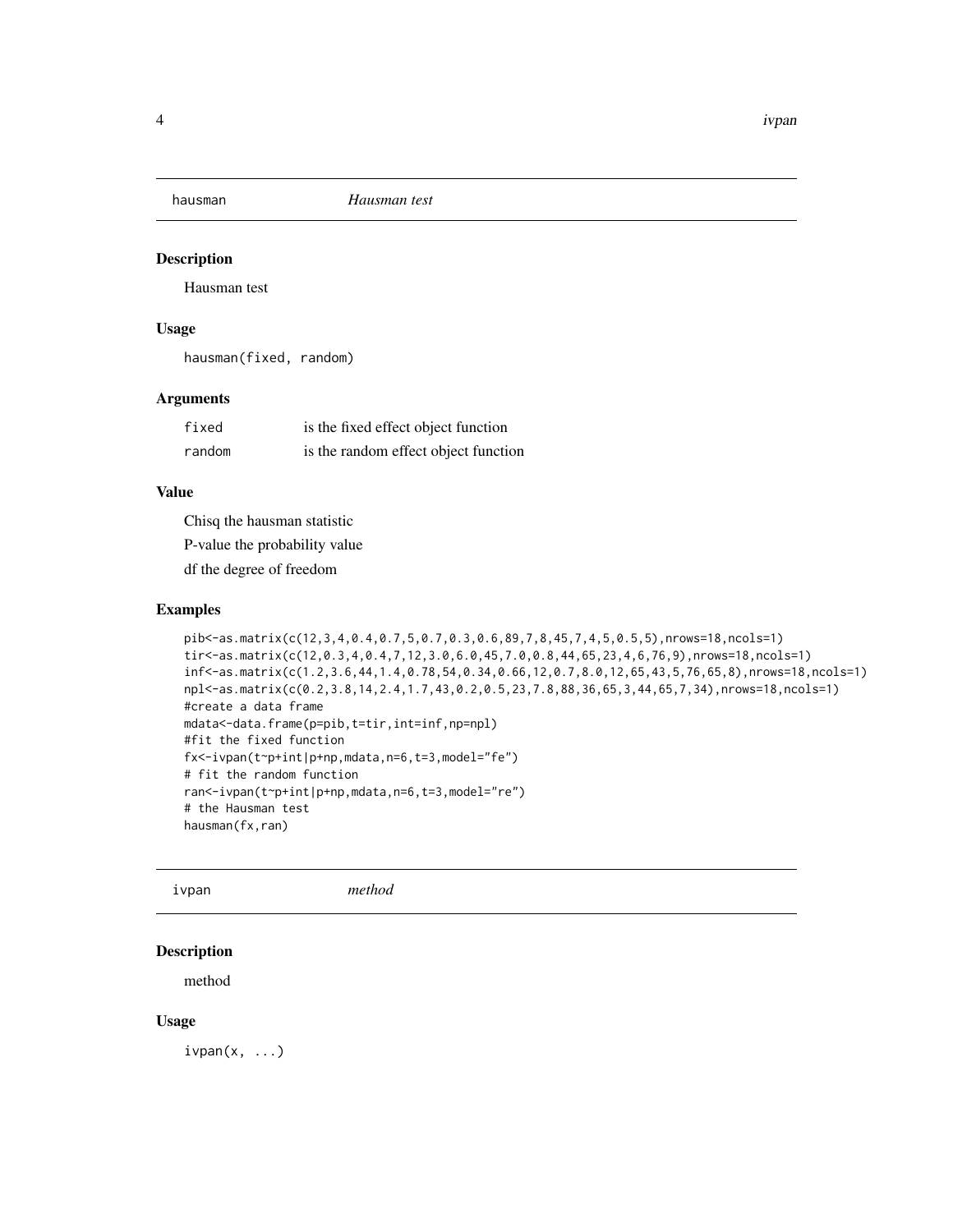#### <span id="page-4-0"></span>ivpan.formula 5

#### Arguments

|          | a numeric design matrix for the model. |
|----------|----------------------------------------|
| $\cdots$ | not used                               |

#### Author(s)

Zaghdoudi Taha

ivpan.formula *formula*

#### Description

formula

#### Usage

```
## S3 method for class 'formula'
ivpan(formula, data = list(), n, t, model = c("fe", "be","re"), ...)
```
#### Arguments

| formula | PIB~INF+TIRICap+m2r " " rhs is the instrumental variables         |
|---------|-------------------------------------------------------------------|
| data    | the dataframe                                                     |
| n       | the number of section                                             |
|         | the time per section                                              |
| model   | "fe" for fixed effect "be" for between and "re" for random effect |
|         | not used                                                          |
|         |                                                                   |

summary.ivpan *Summary*

#### Description

Summary

#### Usage

## S3 method for class 'ivpan' summary(object, ...)

#### Arguments

| object | is the object of the function |
|--------|-------------------------------|
| .      | not used                      |